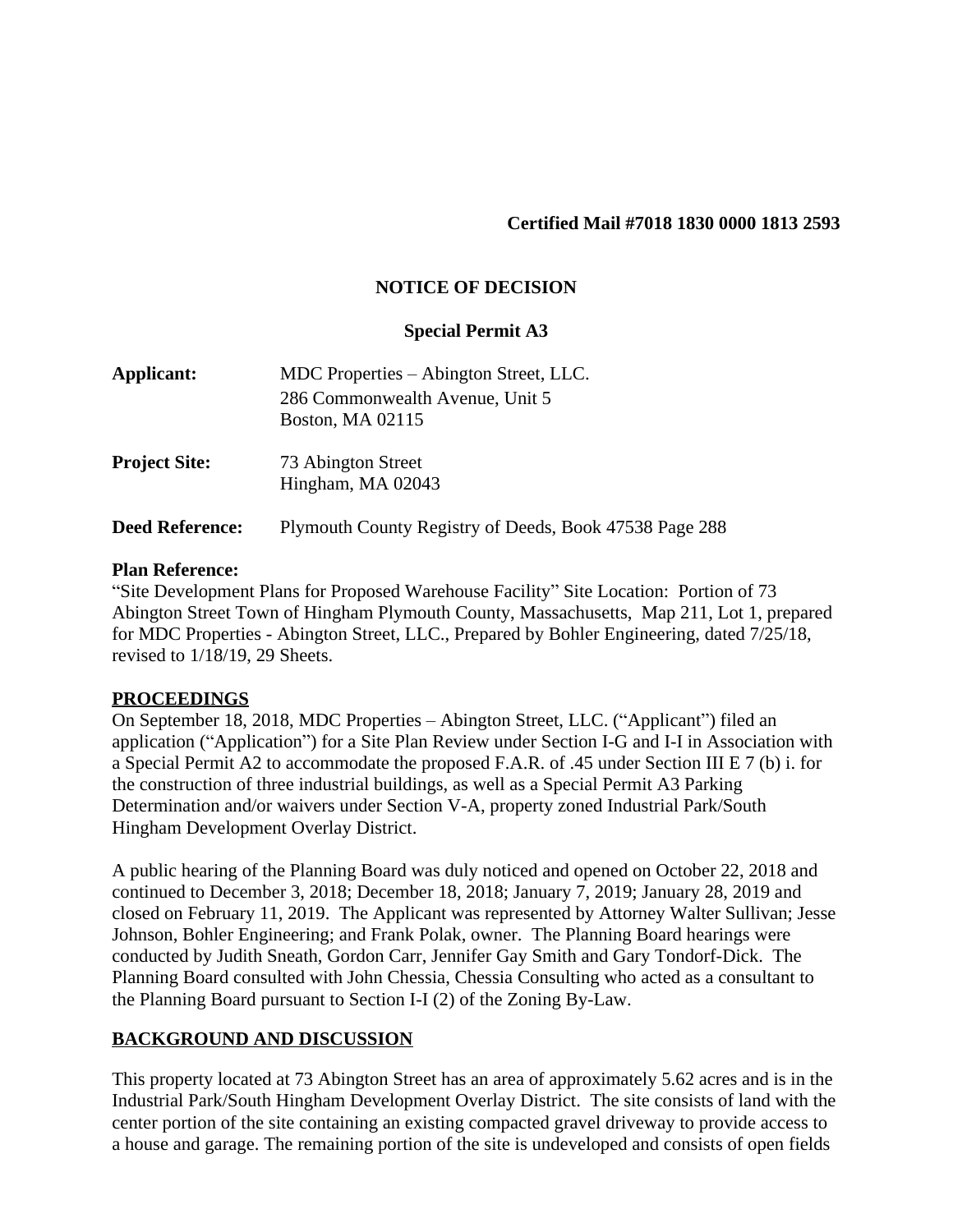and wooded areas. Slopes on the site range from 2%-10% with on-site elevations ranging from 137 feet at Abington Street to 160 feet at the northern property line. The proposed project consists of a commercial warehouse and office site consisting of three buildings with associated access, parking and utility services. The site slopes generally towards Abington Street and the Board reviewed the project carefully to ensure that more drainage did not flow towards the roadway. The Board heard testimony from the Chief of Police and town staff offered conditions of approval but did not object to the development. The Board also reviewed the landscaping to mitigate impacts on abutters and also encouraged the applicant to rely on one access drive instead of two to help reduce the grades on the internal driveway and allow a greater amount of the drainage to be diverted towards the wetlands system east of the project. The site plan shows 58 parking spaces where the regulations would require 128 spaces if the "warehouse" parking requirements of 3.5 spaces/1000 s.f. is applied for the retail self-storage facility. Retail selfstorage facilities are large buildings generating very low parking demand so the typical warehouse description and parking requirement does not fit this use. In fact the average peak parking demand for the uses proposed on this site according to the ITE manual is 56 spaces.

## **FINDINGS – SPECIAL PERMIT A3**

*a) The parking is sufficient in quantity to meet the needs of the proposed project;*

The Board found that yes, this project proposes 58 parking spaces where 128 are required IF the "warehouse" parking requirement of 3.5 spaces/1000 sf is used for the retail self-storage facility. The Board found that retail self storage facilities are large buildings generating low parking demand. There is an interest in not building too much parking. 58 parking spaces as proposed are sufficient to meet the needs of the project. In addition, there is an ability to add parking spaces on the east of building B if necessary.

*b) Pedestrian access and circulation has been provided for;*

The Board found that yes, pedestrian access and circulation has been provided for.

*c) New driveways have been designed to maximize sightline distances to the greatest extent possible;*

The Board found that Once the site is developed the sight distances conditions  $(500)$  will exceed the minimum required for safety (intersection sight distance requirement  $= 415^{\circ}$ , stopping sight distance requirement  $= 305$ <sup>'</sup>).

*d) It is impractical to meet these standards and that a waiver of these regulations will not result in or worsen parking and traffic problems on-site or on the surrounding streets, or adversely affect the value of abutting lands and buildings; and*

The Board found this not applicable.

*e) The granting of relief is consistent with the intent of this By-Law and will not increase the likelihood of accident or impair access and circulation.*

The Board found in the affirmative saying yes.